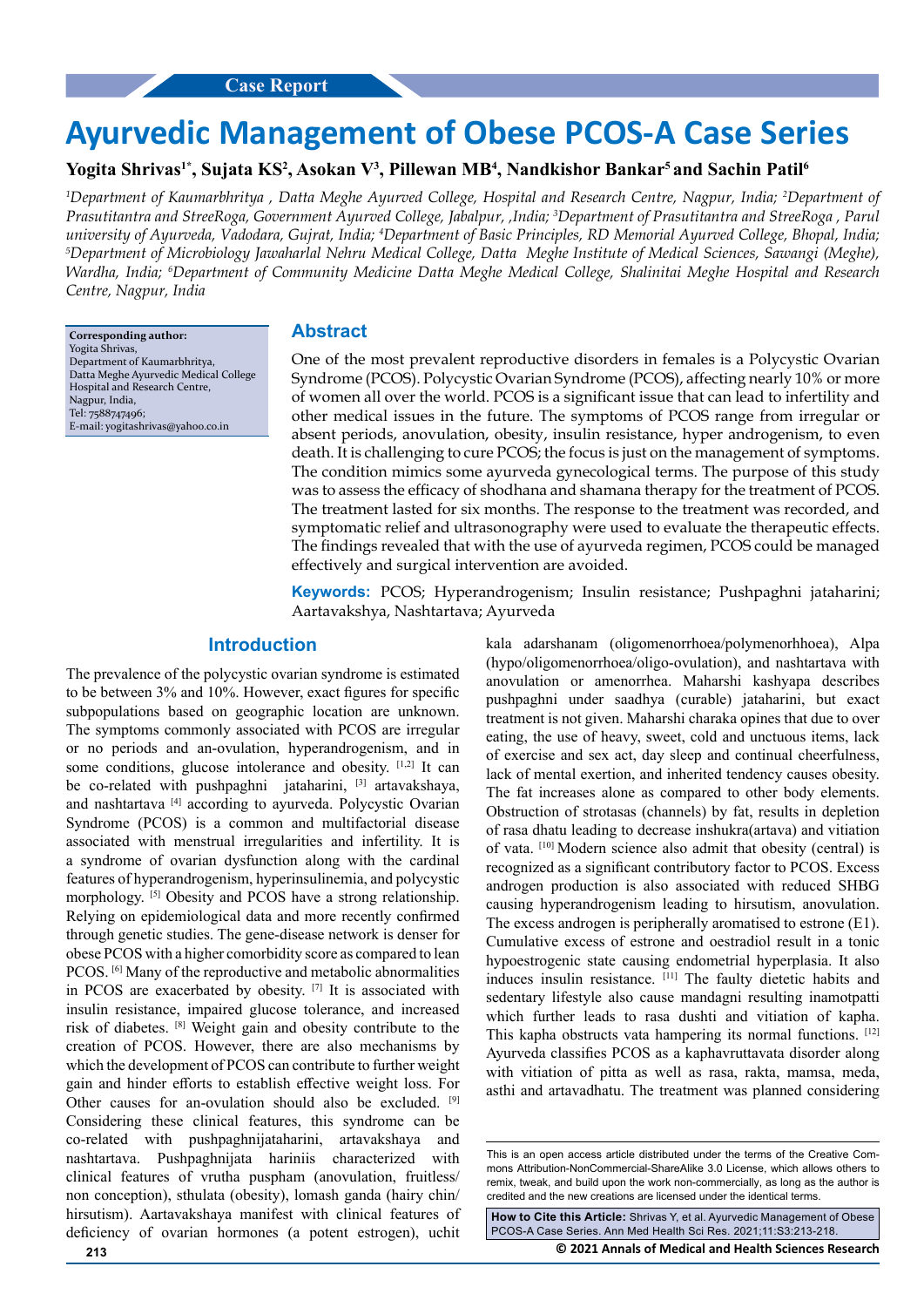the samprapti (pathogenesis) and dosha-dushyadushti of nashtartava, aartavakshaya and prameha.

# **Aim**

Exploring the clinical efficacy of different ayurveda medications on obese PCOS.

# **Objectives**

- 1. To evaluate the efficacy of the ayurveda drugs on obese PCOS
- 2. To study the recurrence rate.

# **Case Study**

Literature related to PCOS was explored from both modern and classical books. Pharmacology of ayurveda drugs used in formulations and related research papers were also reviewed for their mode of action. Other research journals, papers, books on polycystic ovarian syndrome were also searched.

#### **Case history**

**Case 1:** A 23 year old female came to Government Autonomous Ayurveda College, Jabalpur, M.P. OPD on date 3-5-2013 (OPD No.5574) with complaints of 3 months amenorrhea. She had history of irregular menstruation and had been under allopathic treatment for PCOS and anxiety for 3 years. She had taken a course of hormones; however, the menstruation was regular only during hormonal therapy. She requested ayurvedic treatment as she faced recurrence. She had associated symptoms such as weight gain, dark hair growth in the face, constipation and anxiety. An intensive history was taken. She didn't have any known allergies or a substantial medical history. There was no significant family history. Her menstrual history included irregular menstruation. The duration of menstrual bleeding was 4 days-5 days with an interval of 3 months-4 months, the amount of bleeding was 1 pads-2 pads per day, sometimes scanty and sometimes excessive, *i.e.* 4 pads/day-5 pads/day that were completely soaked, no dysmenorrhoea was present. She required medication to induce menstruation.

Personal history the patient was a college student, used to eating junk food very often with sleep disturbances, history of constipation, and severe mood swings. Her physical examination revealed pulse-76/minute, regular; BP-130/80 mm of Hg, BMI-32, Hirsutism +, acne++. Ultrasonography showed bilateral PCOS, thyroid profile, and sr, prolactin were WNL

**Case 2**: A married female, 30 years, arrived at OPD on 02-07- 2018 (OPD No.22291) with complaints of amenorrhoea since 2½ month. She was very keen to conceive. Urine pregnancy test was negative. Since the last 2 years she had a history of weight gain, irregular menstruation. Menstrual history included duration of flow 1 days-2 days with 1½ months-2 months inter menstrual period, irregular, scanty, no dysmenorrhoea. Obstetric history-  $P_1L_1A_0$  full term LSCS female child of 6 years, PIH in previous pregnancy.

Personal history-Patient was house wife; Family history-Mother was diabetic; Her physical examination revealed pulse-84/ minute, regular,BP-110/70 mm of Hg, BMI-28, no acne, hirsutism, thyroid profile and Sr. prolactin levels were normal. Ultrasonography showed bilateral PCOS.

**Case 3:** Unmarried female, 26 years old, came to OPD on 07-12- 2019 (OPD No.41177) with complaints of irregular menstrual cycles since the last 2 years. She had a history of weight gain, facial hair growth. Her thyroid profile and Sr. Prolactin were within normal limits. Menstrual history included duration of flow 1 days-2 days and sometimes 7 days-8 days with an intermenstrual period of  $1\frac{1}{2}$  to 2 months-4 months. Bleeding was scanty (just staining of pad) and sometimes severe with no dysmenorrhoea.

**Personal history:** The patient was a college student who used to eat junk food, spent more time on social media at night (ratrijagarana). Family history was not significant. Her physical examination revealed pulse 84/minute, regular, BP-120/80, BMI 30, hirsutism+, acne+, ultrasonography report showed bilateral PCOS [Table 1].

# **Result**

BMI decreased significantly, and a normal menstruation pattern was restored. Patients had normal duration and amount of menstrual bleeding along with 28 days-30 days of inter menstrual period. There was also significant relief in insomnia and anxiety. Hair loss stopped, there was no significant effect on hirsutism but it was observed that rate of excessive hair growth slightly decreased. Ultrasonography repeated after 6 months of treatment showed normal bilateral ovaries. Case 3 was conceived after 5 months of treatment, naturally, without giving any allopathic drugs for ovulation induction with an uneventful antenatal period.

# **Discussion**

PCOS is one of the most common endocrinopathies with unknown etiology. It might be a complex multigenic disorder with strong epigenetic and environmental influences, including diet and lifestyle factors. [13] It impairs women's fertility and also harms their mental health. The disorder typically emerges during adolescence. It has recently been estimated in two populations that 18.5%-26% of adolescent girls have PCOS, making it a relatively common syndrome. In women, the risk of PCOS is more among those who are obese, and it is also elevated among obese adolescents. [14]Although a tendency towards PCOS Morphology (PCOM) and enlarged paratubal cysts is found in obese pubertal adolescents, the condition varies with ethnicity. It has low predictive value of hyperandrogenism in adolescence. [15] Obesity is frequently associated with higher circulating levels of insulin, with subsequent increased ovarian androgen production. [16] The excess adipose tissue is responsible for the aromatization of these androgens to estrogen, leading to negative feedback on the HPO axis and affecting gonadotropin production. [17] These alterations are responsible for ovulatory dysfunction and menstrual abnormalities. Hyperinsulinemia plays a fundamental role in the pathogenesis of PCOS, characterized by oligomenorrhea and hyperandrogenism. The concomitant presence of obesity further increases insulin resistance and exacerbates the symptoms of PCOS. [18] On the other hand, the increased androgen production in PCOS causes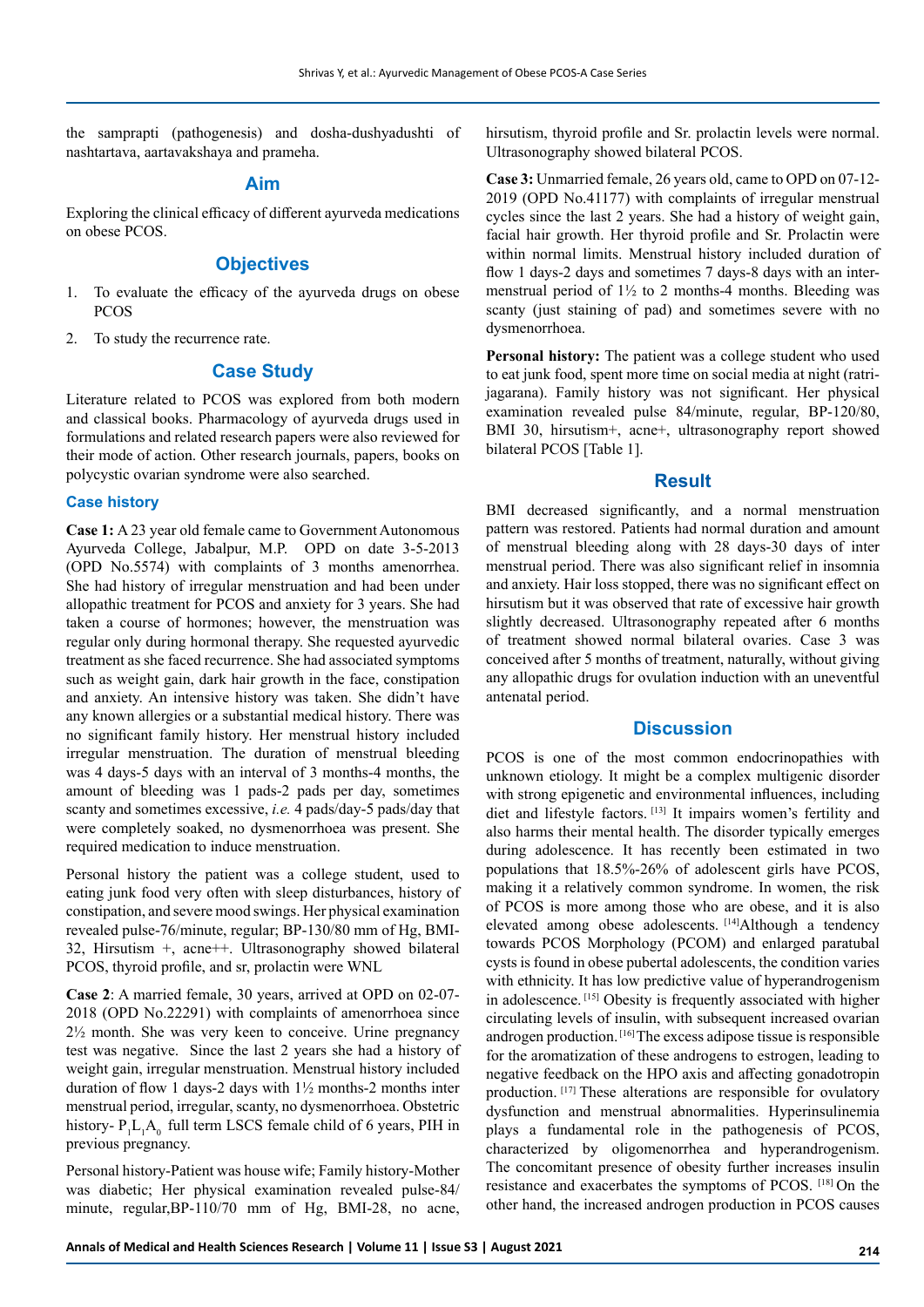deposition of visceral fat, which in turn accentuates insulin resistance and hyperinsulinemia, further fuelling this vicious cycle. [19] Management includes education, healthy lifestyle interventions, and therapeutic interventions targeting their symptoms. Interventions can include metformin, combined oral contraceptive pills, spironolactone, and local applications for hirsutism and acne. As it is said, all the diseases that cannot be named should be treated by postulating their samprapti with the help of involved dosha, dushya, strotasa, agni etc. with thorough examination of the sign and symptoms. In obese PCOS kaphavruttavata samprapti is main causative factor. Considering this fact, the treatment should be kaphavataghna, granthihar, shothahar, vataghna and pramehaghna which can work out at the different levels of samprapti as follows

#### **Nidanparivarjana**

Eradication of cause is very important in the management of all disorders. Lifestyle modification is very important in PCOS. Exercise brings about lightness, ability to work, brings stability, stimulates digestion, reduces fats, gives proper shape and strength to all body organs. [20]

# **Rajaprvartinivati**

It is a well-known formulation for rajorodha, rajakshaya. It can be used for withdrawal of menstrual bleeding in amenorrhea. It is kaphavataghna with hot potency. It contains kanyasara (aloe vera), kasisa (purified green vitriol), tankana (borax), ramatha (asafoetida) with bhavna of aloevera juice. The drugs kanyasara [21] and kasisa are emmenagogue. [22] Aloevera has antiinflammatory, antimicrobial properties and useful in uterine and liver disorders; it improves the hypoglycaemic effect. It contains the compound anthraquinone glycosides known as aloin which in high doses increases peristaltic contractions. [23] In patients with PCOS, who have chronic an-ovulation, persistently elevated estrogen levels, unopposed by progesterone, increase the risk of endometrial carcinoma. [24] Likewise, the hyper estrogenic state is associated with an increased risk of breast [25] and ovarian cancer. [26] So regular secretory transformation and menstruation should be induced.

#### **Udvartana**

Udvartana is helpful in pacifying kapha and reducing media, so weight reduction can be achieved. [27]

#### **Deepan-pachana**

The drug of deepanapachana category such as chitrakadivati, is useful for raising jatharagni, dhatwagni, as well as aartavagni. [28]

# **Shodhan therapy**

As PCOS is a metabolic disorder virechana was planned for normalizing pitta and vata followed by yoga basti. Shodhana along with shaman therapy is very useful to relieve obstruction in strotasa. There is no chance of recurrence of vitiation of dosha after shodhana. [29] Maharshi charaka says that in all gynaecological disorders vamana, virechana, etc., all five purifying measures should be used after proper oleation and sudation. [30] Gynaecological disorders do not occur without vitiation of vata. Thus, first of all, vata should be normalized. [31]

#### **Virechana**

Maharshikashyapa opines that virechana (purgation) enhances ovulation and thus infertility gets cured. [32] In this study aaragvadha kashaya was used for virechana. Ithasguru, snidhaguna (property) with madhuratiktarasa (taste), madhurvipaka (sweet taste after digestion) and sheetaveerya (cold potency). It balances all the three doshas. It has antioxidant, anti-inflammatory, hypocholesterolaemic, hypoglycaemic as well as anti-tumour activity. [33]

#### **Basti**

Basti is mainly indicated forvata dominant disorder, avarodhjanya and dhatukshayajsamprapti. PCOS is kaphavruttavatik disorder. Here yoga basti was prescribed which consists of niruha and anuvasana basti. Niruha basti (cleansing) is like a nector to infertile women. The woman having alpapushpa (scanty menstruation), nashtapushpa (amenorrhoea), nashtabeeja (anovulation), akarm-anyabeeja (ovum with minimal or paucity of fertilization capacity) should be cured by anuvasana basti. [34] By using basti the yoni (entire reproductive system) becomes healthy and even sterile women can conceive. [35] It may be considered that niruhabasti is hyperosmotic which facilitates the absorption of morbid factors into the solution, whereas sneha basti contains hypoosmotic solution which facilitates absorption into the blood. [36] Despite the fact that the organs are molecularly related, the molecular event is changed at the cellular level to the tissue level, and then to the organ level. [37] So obviously, the drug can act on this principle. It also acts by means of the Entero-Nervous System (ENS) which is a substantial group of neurons and is capable of autonomous reflex without the influence of the CNS. More than 500 million neurons are present in ENS. [38] It has many similarities with CNS regarding cellular structure, neuro pepti desecretion and specific functions. <sup>[39]</sup> Hence also referred to as second brain. When basti enters pakwashaya, there is direct action of active principles of drug on ENS related receptors in GI tract, which helps to regulate hormones. In this study yoga basti was used in which triphala qwath niruha and dhanwantar taila anuvasana was used. Triphala qwatha niruha has the property of scrapping of meda dhatu so cleanses the strotasa(channels) and is used for weight reduction in obese patients. [40] Research studies show that dhanwantartaila has significant effect in anovulation and menstrual disorder. [41] Thus virechana and basti together help to regulate all three doshas and removes strotodushti at the level of rasa, raktamamsa, meda, asthi and artavavahastrotas. Enhancing the proper functioning of hormones, normalizing metabolism, regulating ovulation and the menstrual cycle.

#### **Shaman therapy**

The drugs used in this study are kanchanar guggul with anupanshi gruvarunkashay, arogyavardhinivati brahmi vati was used only in case 1 who was suffering by anxiety.

#### **Kanchanarguggula**

Kanchanarguggula contains 11 different plants and guggula. The main content is kanchanar (Bauhinia variegata), shunthi (zingiber officinale), maricha (piper nigrum), haritaki (terminalia chebula), vibhitaka (terminalia bellerica), amalaka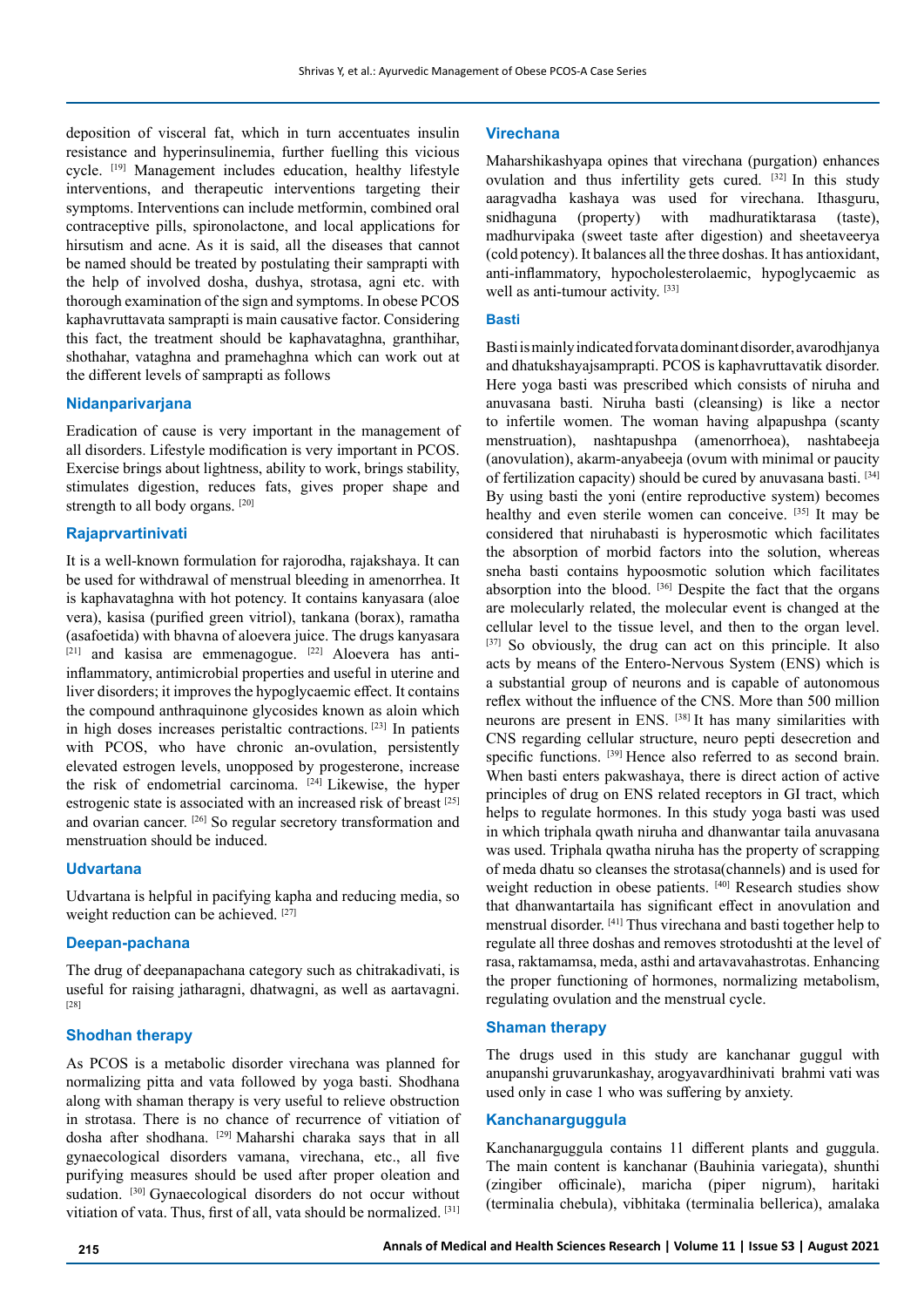(Embelicaofficinalis),varuna (Crataevanurvala).

Tejpatra (Cinnamomumtamala), Elaichi (Elletariacardemomum), Dalchini (Cinnamomum zeylanicum) and shuddhaguggulu (commiphoramukul).  $[42]$  It is effective in mamsa, medapachana and reduction of excessive kleda and lekhana due to kanchanar, varuna, triphala. It is a classical ayurvedic formulation, used for kapha accumulations in the tissues. Askapha moves deeper within the system, it may manifest as swollen lymph nodes, cysts or growths. It helps in proper functioning of the lymphatic system. [43] It is a useful drug for gandamalaapache, arbuda (tumour), granthi (Cysts). Study shows that it exhibit a cytotoxic effect by inhibiting cell division (antimitotic) and reducing cell proliferation. [44] These findings reinforce its potential for the treatment of cancer, tumors, and cysts. Guggula contains essential oils, it is ushna, snigdha, and picchila, pittaghna by kashaya and madhura rasa, kaphaghna by katu, tikta, tikshnaguna. It is tridoshhara, medohar, hridya (cardio protective), lekhana (scrapping) and raktaprasadana (blood purifyer). It is analgesic, good appetizer, liver stimulant hence valuable for liver disorder. The phyto constituents of guggulu (commiphora mukul) include guggulusterone, which has hypolipidemic and hypoglycemic activity. In addition, the cembranoids control the gastrointestinal absorption of fat and cholesterol. [45] It helps in edema, glandular enlargement, dysmenorrhoea, leucorrhoea and other gynecological disorders, rejuvenates the body tissues and increases strength. It is good rasayna. [46] It is useful in obesity and diabetes, and other diseases associated with sthaulya (obesity)

# **Varunshigruqwatha**

It contains two drugs varun (crativanurvala/cmagna) and shigru (moringa pterygosperma/M.oleifera). Varunaistikta, kashay in taste, havinglaghu, rukshaguna (property), Ushnaveerya and katuvipaka. Shigru has also nearly same properties *viz*. katutiktarasa, laghu, ruksha, tikshnaguna, ushnaveerya and katuvipaka by the virtue of these properties both drugs are kaphavatashamaka. Kwatha has antibacterial properties due to the presence of pterygospermin in shigru. The bark of varuna contains tannin, saponin, flavonoids, glucosinolates and plant sterols including lupeol. [47,48] Lupeol, a triterpenes member, hasanti-inflammatory, antioxidant, antimicrobial, anti-cancer and cell proliferative properties. The impact of lupeol on PCOS has been investigated earlier by rezaei-golmisheh et al. [49] In that study; lupeol decreased the endometrial hyperfibrosis and hyperplasia was induced by DHEA. Therefore such outcome may be related to the role of lupeol as an androgen receptor inhibitor reported previously Siddique et al. [50] The drug varuna helps to clear the channel and reduce the cyst size, carminative and useful in obesity. The action of the second drug shigru is deepan, hridya, kaphaghna, medoharshophaghna, vataghna, shukrala, vishghna, rochana useful in granthi, medoroga shopha. It is analgesic and anti-inflammatory. Along with other therapeutic applications ayurved pharmacopia of India indicated the use of dried root bark in goitre, glycosuria and lipid disorders. The leaves contains glycosides which showed hypotensive effect. The leaves exhibit hypoglycemic activity, although the plasma insulin level does not alter much. Concept of varuna-shigrukwatha is seen first time in yogaratnakar in ashmarichikitsa though it is ashmarihar but according to the action, properties of drugs and samprapti of PCOS this drug can be used effectively. In PCOS the patient is more prone to develop type II diabetes mellitus (15%) because of insulin resistance; there is a risk of developing endometrial carcinoma due to persistently elevated levels of estrogens. Because of the persistent anovulatory state and increased risk of hypertension and cardiovascular disease due to altered lipid profile, progesterone does not counteract estrogen effects. The use of shigru varunqwath can prevent these sequelae.

#### **Aarogyavardhinivati**

The drug has been mentioned in rasaratnasamucchaya in the context of kustha (skin disorder and in the context of yakritvikara (liver ailment) in bhaishyajyaratnavaliin the context of yakritvikara (liver ailment) in bhaishyajyaratnavali rasaratnasamucchaya mentioned arogyavardhini vati as sarvarogaprashamani (can pacify all type of disorders). Shuddha parada (herbal purified mercury), shuddha gandhaka (herbal purified sulphur), loha bhasma (ash prepared from iron), abhraka bhasma (purified and processed mica), tamra bhasma (ash prepared from copper), triphala (haritaki-bhibhitak, aamalak), shilajatu (mineral itch), guggulu (commiphora mukul), chitrakmool (plumbago zeylanica linn) tikta-katuki (picrorhizakurroa) juice extract of nimba leaf (azadirachta indica) quantity as per need for making pill. The formulation has medoghna, kaphagna property. It acts as hepato protective, strengthens the heart; the drug has It has anti oxidative and immune modulator properties. By boosting the digestive system, it improves digestive fire, clears bodily channels for nutrients to reach the tissues, and help to remove toxins. The long-time use of arogyavardhani vati affects functions of endocrine glands (low or high hormonal production.) It promotes comprehensive health, rids the body of all ailments, and restores the balance between the three doshas. According to studies, arogyavardhinivati reduces blood cholesterol, triglycerides, LDL, and C-Reactive Protein (CRP) levels while also increasing blood HDL levels in a dose-dependent way. Brahmi vati-It is an ayurvedic poly herbal formulation used since ancient times and has been prescribed as medhya drug. Anxiety, insomnia, psychological disturbances are found in PCOS which in turn can land into hypertension, sleep disturbance, dyslipidemias and anxiety have closer association with HTN. Short sleep duration is associated with HTN. Study shows that Brahmivati improves maintenance and duration of sleep. It improves systolic and diastolic blood pressure, mean arterial pressure, anxiety and sr. creatinine level. A number of related studies on different ovarian disorders were reported. Some of the key studies were reviewed.

# **Conclusion**

The above treatment protocol was found to be effective in obese PCOS. There is no recurrence of symptoms to date. These findings explain encouraging result in the said syndrome and the need for further study for its scientific evaluation.

# **Reference**

1. Wolf WM, Wattick RA, Kinkade ON, Olfert MD. Geographical prevalence of polycystic ovary syndrome as determined by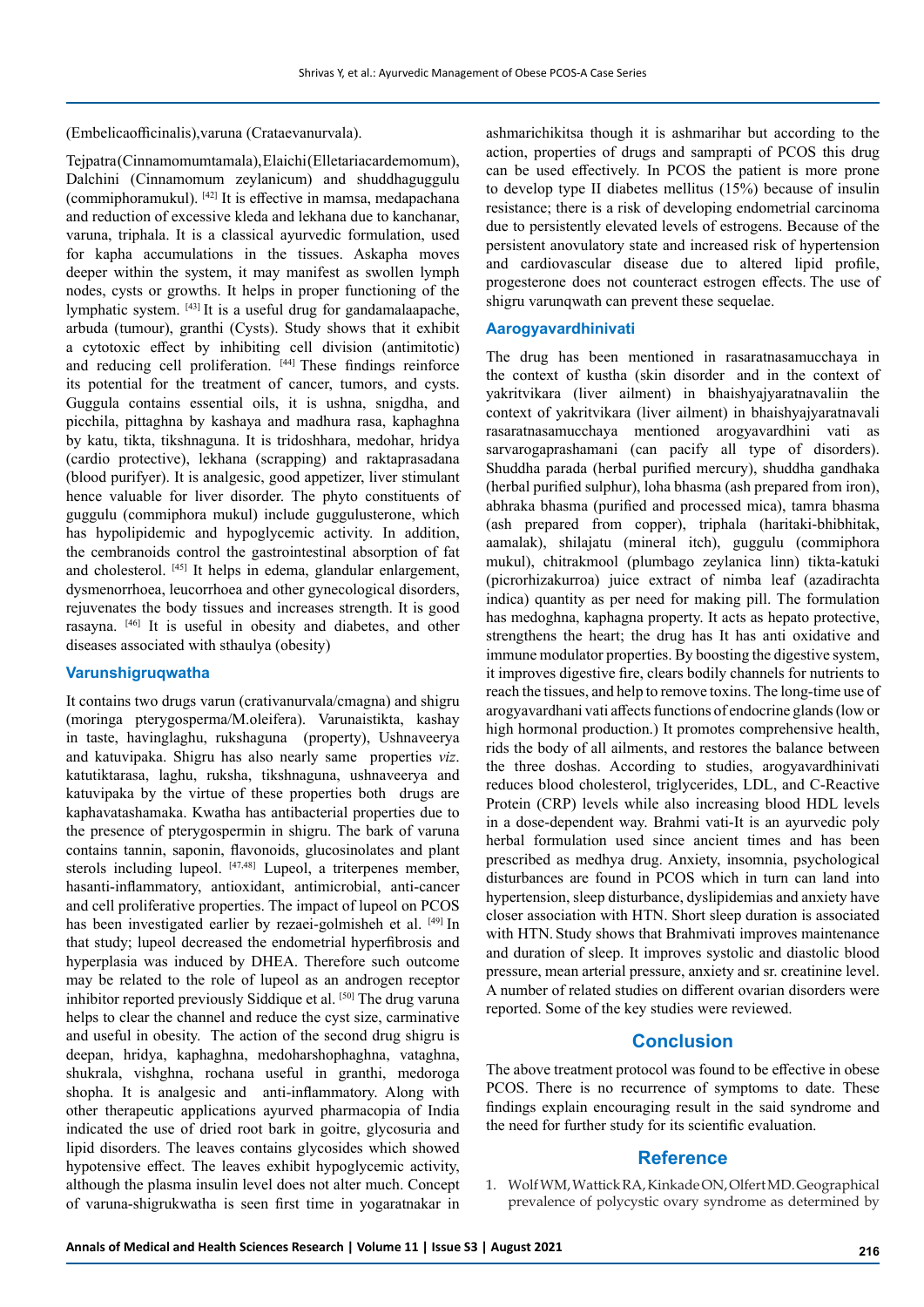region and race/ethnicity. Int J Environ Res Public Health. 2018;15:2589.

- 2. Barber TM, McCarthy MI, Wass JA, Franks S. Obesity and polycystic ovary syndrome. Clin Endocrinol (Oxf). 2006;65:137-145.
- 3. Kaviraj AS. Sushrut samhita poorvardha. Chaukhambha Sanskrit Sutrasathana. 2007.
- 4. Thomas SI, Gawade U, Bhaye S, Pokar K, Bader GD. Metaanalysis of gene expression profiles of lean and obese PCOS to identify differentially regulated pathways and risk of comorbidities. Comput Struct Biotechnol J. 2020;18:1735- 1745.
- 5. Li L, Feng Q, Ye M, He Y, Yao A, Shi K. Metabolic effect of obesity on polycystic ovary syndrome in adolescents: A meta-analysis. J Obstet Gynaecol. 2017;37:1036-1047.
- 6. Reaven GM. The insulin resistance syndrome: Definition and dietary approaches to treatment. Annu Rev Nutr. 2005;25:391–406.
- 7. Spritzer PM. Polycystic ovary syndrome: Reviewing diagnosis and management of metabolic disturbances. Arq Bras Endocrinol Metabol. 2014;58:182-187.
- 8. Dutta DC. Textbook of gynaecology including contraception. Edited by Hiralal Konar. 5 th edition. 2009:443.
- 9. Morreale HFE. Polycystic ovary syndrome: Definition, aetiology, diagnosis and treatment. Nat Rev Endocrinol. 2018;14:270-284.
- 10. Hickey M, Doherty DA, Atkinson H, Sloboda DM, Franks S. Clinical, ultrasound and biochemical features of PCOS in adolescents : Impilications for diagnosis. Hum Reprod. 2011;26:1469-1477.
- 11. Muolokwu E, Sanchez J, Bercaw JL, Haghpeykar HS, BanszekT, Bradnt ML, et al. Paratubal cysts, obesity, and hyperandrogenism. J Pediatr Surg. 2011;46:2164-2167.
- 12. Rachoń D, Teede H. Ovarian function and obesity– interrelationship, impact on women's reproductive lifespan and treatment option. Mol Cell Endocrinol. 2010;316:172-179.
- 13. Jungheim ES, Moley KH. Current knowledge of obesity's effects in the pre and periconceptional periods and avenues for future research. Am J Obstet Gynecol. 2010;203:525-530.
- 14. Moran LJ, Norman RJ, Teede HJ. Metabolic risk in PCOS: Phenotype and adiposity impact. Trends Endocrinol Metab.2015;26:136-143.
- 15. Broughton DE, Moley KH. Obesity and female infertility: Potential mediators of obesity's impact. Fertil Steril. 2017;107:840-847.
- 16. Khare CP. Indian medicinal plants-an illustrated dictionary. Springer Science Buisness Med. 2007:36.
- 17. Rohit Sharma. A therapeutic vistas of kasisa (green vitriol) in ayurveda. IJAAPR. 2016:36-47.
- 18. Jafari K, Javaheri G, Ruiz G. Endometrial adenocarcinoma and the stein-leventhal syndrome. Obstet Gynecol. 1978;51:97-100.
- 19. Cowan LD, Gardis L, Tonacia JA. Breast cancer incidence in a woman with history of progesterone deficiency. Am J Epidemiol. 1981;114:209-217.
- 20. Shildkraut JM, Schwing PJ. Epithelial ovarian cancer risk among women with polycystic ovary syndrome. Obstet Gynecol. 1996;88:554-559.
- 21. Vaidya LS. Yogratnakara poorvardha grahani chiktsa. Chaukhambha Sanskrit series office. 2 nd edition. 1973:284.
- 22. Sharma PH. Kashyapa samhita siddhisthan. Chaukhambha Sanskrit Sansthan Varanasi. 2012:192.
- 23. Khare CP. Indian medicinal plants-an illustrated dictionary. Springer Science Buisness Med. 2007:189.
- 24. Kumar BP, Kar GS, Kanti P. Clinical study to evaluate therapeutic effect of yoga basti (yashtivyadiniruha and guduchisadhit tail) and bodhivrikshakashay in a case of vatarakta with special reference to gout. IAMJ. 2015;3:1-8.
- 25. Shamkuwar M. Panchakarma sangrah. Chaukhamba Prakashan. 2019:197.
- 26. Young E. Gut instinct; the secrets of your second brain neuroscience. The New Scientist. 2012;216:38–42.
- 27. Shamkuwar M. Panchakarma Sangrah. Chaukhamba Prakashan. 2019:197.
- 28. Kamidi VK. Study of uttarbasti with dhanwantar taila in infertility. IJRAP 2013;4:257-261.
- 29. Dhiman K. Ayurvedic intervention in the management of uterine fibroids: A case series. Ayu. 2014;35:303-308.
- 30. Tomar P, Dey YN, Sharma D, Wanjari MM, Gaidhani S, Jadhav A. Cytotoxic and antiproliferative activity of kanchnar guggulu, an ayurvedic formulation. J Integr Med. 2018;16:411-417.
- 31. Alok HK, SurTK, Chakraborty B, Seal T. HPLC analysis of phenolic acids and antioxidant activity of some classical ayurvedic guggulu formulations. Int J Ayurveda Res. 2018;9:112-117.
- 32. Vaidya VM, Gogte. Ayurvedic pharmacology and therapeutic uses of medicinal plants. Chaukhambha Publications. 2009:358.
- 33. Praksh S, Kumar A, Dwivedi KN. Role of varunashigrukwatha in prevention and management of renal calculi. Biomed Pharmacol J. 2010;3:397-401.
- 34. Khare CP. Indian medicinal plants-an illustrated dictionary. Springer Science Buisness Media.2007:17.
- 35. Golmisheh AR, Sadrkhanlou RA, Malekinejad H, Ahmadi A. The ameliorative effect of lupeoland flutamide on dehydroepiandrodtenterone induced uterine hyperfibrosis in mice. UMJ. 2017;26:923-934.
- 36. Siddique HR, Mishra SK, Karens RJ, Saleem M. Lupeol a novel androgen receptor inhibitor: Implications in prostate cancer therapy. Clin Cancer Res. 2011;17:5379-5391.
- 37. Khare CP. Indian medicinal plants-an illustrated dictionary. Springer Science Buisness Med.2007:422.
- 38. Ambikadatta S. Rasaratna samuchchya. Chaukhamba Sanskrit Publisher. 9th edt. 1994;87:400.
- 39. Ambikadatta S. Rasaratnasamuchchya. Chaukhamba Sanskrit Publisher. 9th edt. 1994;87:400.
- 40. Pal S, Ramamurthy A, Mahajon B. Arogyavardhini Vati: A theoritical analysis. IJSRIS. 2016;5:225-227.